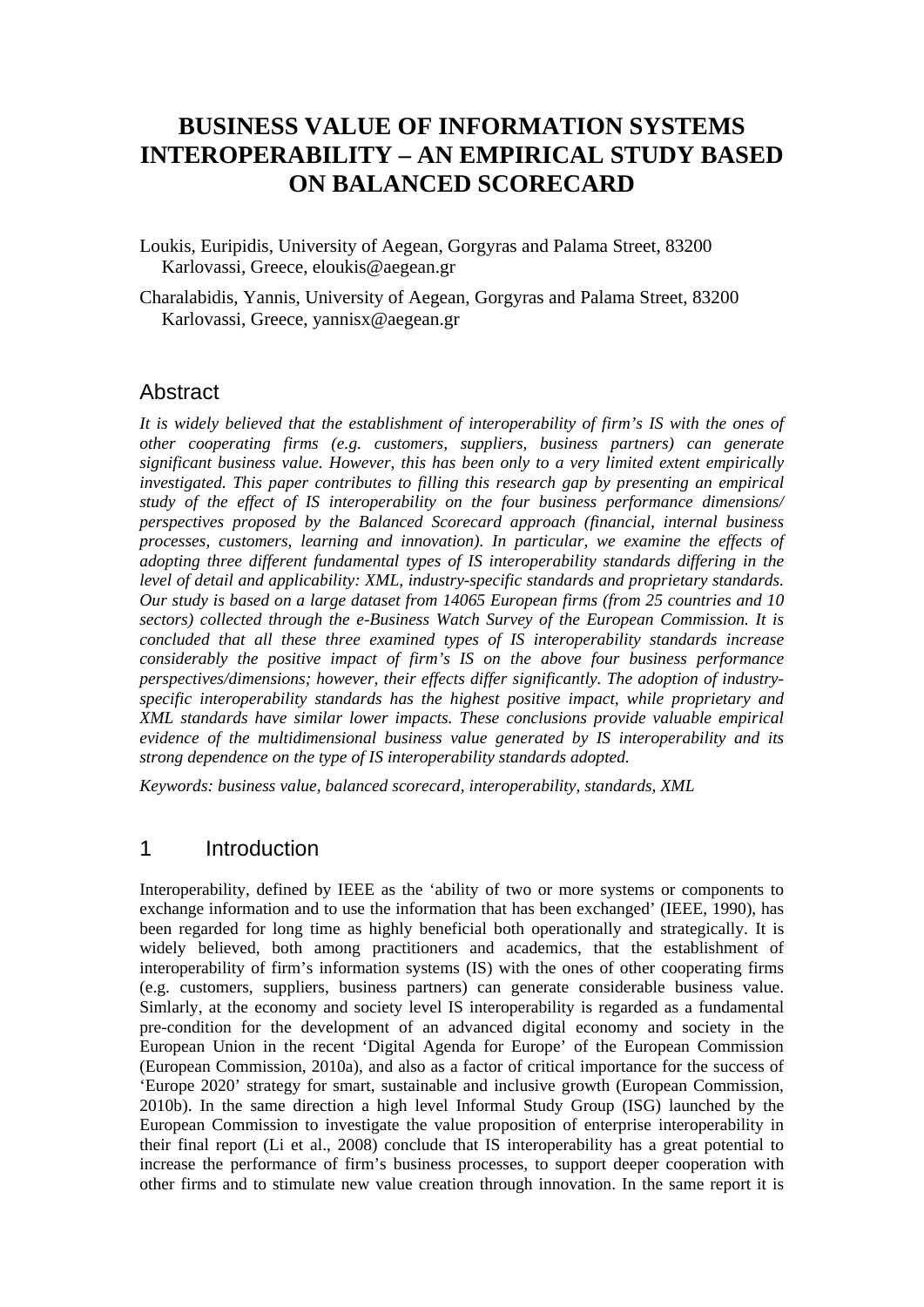emphasized that today, due to the increasing globalization of the economy, firms have to be active, compete and cooperate in many countries, and participate in international networks, and this increases further the need for and the value of interoperable IS.

However, the above beliefs and expectations concerning the business value that IS interoperability creates has been only to a very limited extent investigated empirically. As explained in more detail in the following section, only a very small number of empirical studies have been conducted on IS interoperability business value, all of them based on very small datasets. The above report (Li et al., 2008) notes that there is a lack of evidence of the value and impact of IS interoperability, which has negative impact on its adoption by firms, and especially by SMEs, and finally recommends that it is necessary to conduct more research in this direction. Therefore more empirical research is required about the various dimensions of business value that IS interoperability creates, in order to assess their magnitude, gain a better understanding of their generation mechanisms and find ways to increase them.

This paper contributes to filling this research gap. Its contribution is threefold:

a) It adds to the quite limited empirical literature on the business value of IS interoperability by presenting an empirical study of the effect of IS interoperability on business performance, which is based on a large dataset collected from 14065 European firms (from 25 countries and 10 sectors) collected through the e-Business Watch Survey of the European Commission.

b) It examines this effect not only with respect to the financial performance, but with respect to the four business performance perspectives proposed by the well established Balanced Scorecard approach (financial, customers, internal business process, learning and innovation perspectives) (Kaplan and Norton 1992; 1996a; 1996b; Creamer and Freund, 2010), which has been repeatedly used in empirical IS studies in the past (Martinsons, Davison and Tse, 1999; Milis and Mercken, 2004; Chand et al., 2005; Wu and Chang, 2011), based on the arguments and recommendations of Grilo et al. (2007).

c) It examines and compares the effects of adopting three different fundamental types of IS interoperability standards, which differ significantly in the level of detail and applicability: XML (low detail – high applicability), industry-specific standards (high detail – high applicability) and proprietary standards (high detail – low applicability) (Nurmilaakso, 2008; 2008; Lampathaki et al., 2009).

We believe that the findings of this study are useful to the rapidly growing community of researchers, practitioners, and also consulting and ICT companies, working in the area of IS interoperability. Furthermore, they are useful to standardization bodies and to government organizations of various layers which design and implement strategies for the development of digital economy and society in their constituencies. Finally, our findings are useful to individual firms formulating their IS interoperability strategies.

 Our paper is structured in six sections. In the following section 2 the background of this study is presented, while in section 3 the research hypotheses are developed. The data and method of the study are described in section 4, and the results are presented and discussed in section 5. Finally in section 6 the conclusions are summarized and future research directions are proposed.

# 2 Background

Previous literature has identified and discussed various dimensions of business value generated by IS interoperability; it is worth reviewing in more detail some representative studies conducted in this direction. Choi and Whinston (2000) argues that IS interoperability is higly important for maximizing the potential benefits of computing and digital networking technologies. It is the key enabler of a new generation of advanced and highly beneficial business practices, such as supply chain management, logistics management, knowledge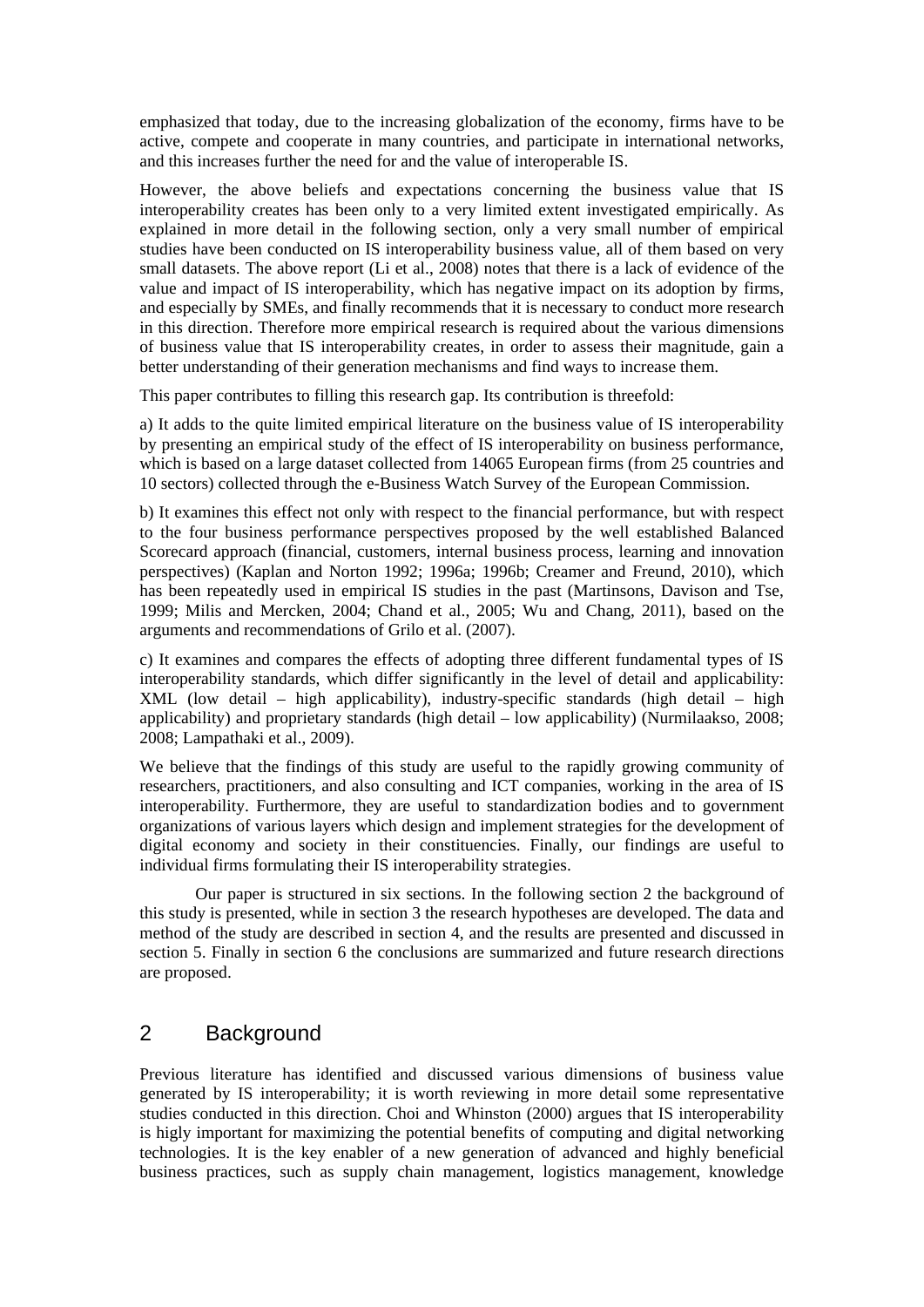management, online retailing and auction markets. IS interoperability allows market participants to communicate, exchange information, deliver and use products and services in real time, and this results in significant business benefits. It is of critical importance in the modern economy, which is characterized by more intensive interactions and exchanges among firms and consumers occurring constantly, in real time, throughout the value chain, and with an increasing number of business partners. It allows gaining big efficiencies in managing multi-partner transactions, in which multiple trades occur among numerous participants who are very often dispersed geographically. In general it can significantly improve efficiency in product design, manufacturing and distribution, and at the same time increase customers' choices and satisfaction. But the business value that interoperability generates is not limited to efficiency gains, since it can be a fundamental driver and enabler of important innovations; it enables the personalization of offerings to customers and the composition at a low cost of new complex products/services by bundling complementary products/services from many different suppliers who are active in traditionally separated markets. Grilo et al. (2007) argue that firms today increasingly tend to be active in several countries, so they have to cooperate with more and geographically dispersed suppliers and customers; also, they have to change the way they innovate and produce, to increase productivity and flexibility, to achieve higher levels of integration of their internal value chain and of the supply chains in which they participate, and to exploit better the information rich supplier and distribution chain. Establishing IS interoperability with trading partners is of critical importance for meeting the above requirements that characterize modern economy. The same paper identifies three main functions of IS interoperability which generate significant business value: informational function (exchange of information of various complexity levels), transactional function (electronic execution of the whole life-cycles of various types of transactions) and collaboration function (collaborative products/services design and development). Due to this multi-dimensional value generated by IS interoperability it is finally concluded that a Balanced Scorecard approach should be adopted for measuring this value.

The value proposition of IS interoperability is further elaborated in the abovementioned report 'Unleashing the Potential of the European Knowledge Economy – Value Proposition for Enterprise Interoperability' Li et al. (2008) written by a high level Informal Study Group (ISG) launched by the European Commission. It is concluded that IS interoperability has the potential to improve efficiency dramatically, which has been the main focus in the past, but additionally can also drive the collaborative development of significant value innovation by 'value networks', defined (based on Allee (2002)) as 'webs of relationships that generate tangible and intangible value through complex dynamic exchanges between two or more individuals, groups, or organizations'. In this direction it defines the new value proposition of IS interoperability as "Value innovation derived from new forms of open collaboration and channels targeting new, global and highly customized niches, and grounded in interoperable complex ecosystems, connecting end-users, producers, suppliers, software vendors, telecommunication companies, public bodies and citizens; empowering employees; and sustaining stronger economic growth". The same report proposes an 'Enterprise Interoperability Value Framework' (EIVP), which identifies five types of interaction among firms that can be supported and enhanced by interoperability: communication (exchange of information), coordination (alignment of activities for mutual benefit, avoiding gaps and overlaps, in order to achieve efficiency gains), cooperation (obtaining mutual benefits by sharing or partitioning work, or by establishing supply chain visibility, where manufacturers and distributors allow each other's visibility of stocks, sales and production plans in order to optimize value chain stocks), collaboration (an engagement to work together in order to achieve results and innovative solutions that the participants would be unable to accomplish alone) and channel ("selling less of more products", according to Anderson (2006), which means producing a wider range of products and gaining greater access to small niche markets for selling these products). While the first interaction types support mainly 'red ocean strategies' the last ones support and facilitate 'blue ocean strategies' (using the terminology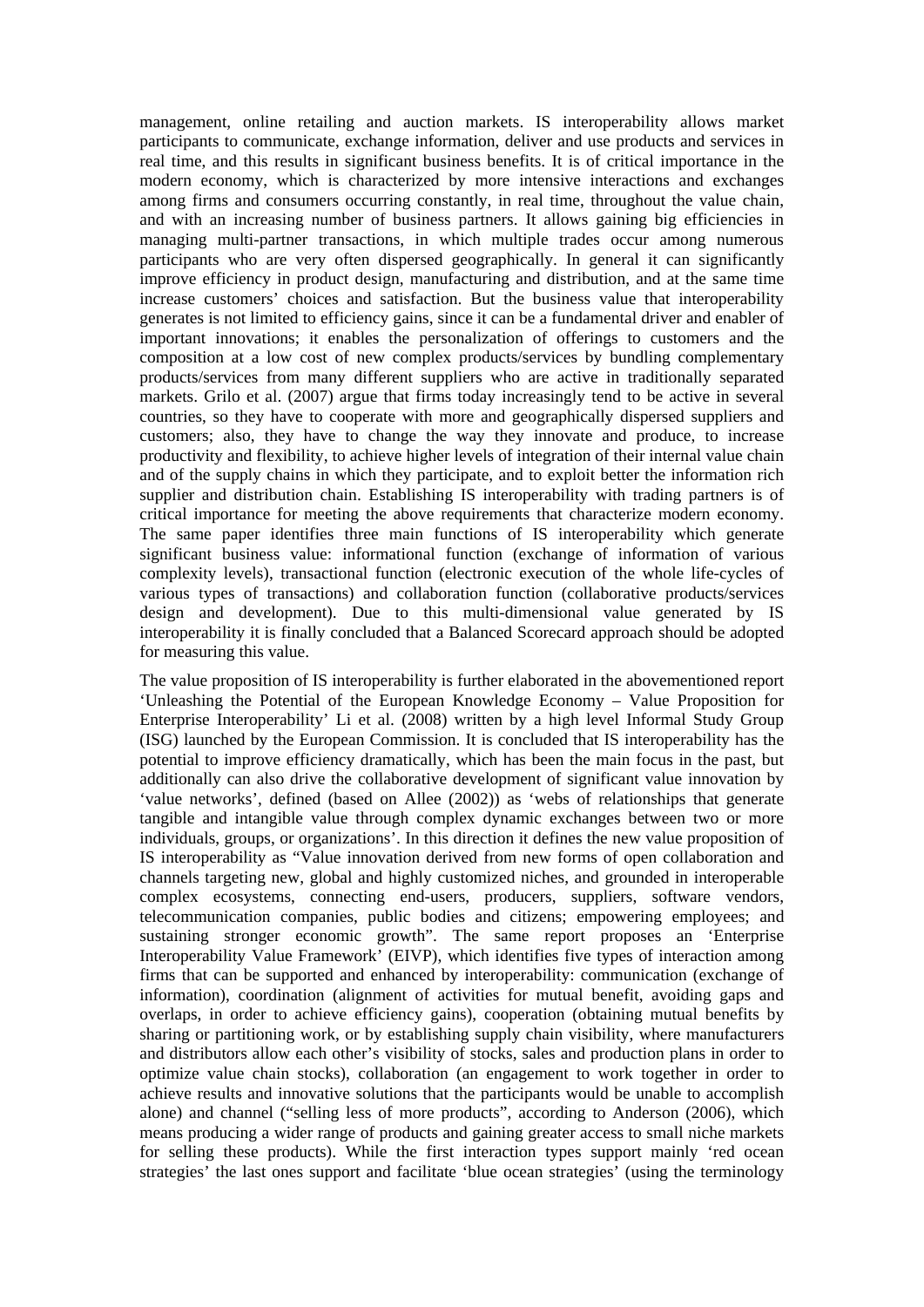introduced by Kim and Mauborgne (2005): firms pursuing 'blue ocean strategies' do not aim to out-perform the competition in the existing market, but to create new market space or a "blue ocean", making the competition irrelevant, by introducing radical innovations in the products, services and processes; on the contrary firms pursuing 'red ocean strategies' compete through lower prices or marginal innovations). Also, according to this framework the scope of exploitation of IS interoperability can vary considerably, and is a significant determinant of the magnitude of the business value generated. So it can be used only for achieving internal information integration (i.e. for making interoperable the applications of different organizational units of the firm), or have a wider scope and use it for supporting specific dyadic business relationships, a hub-spokes structure, or even business networks; widening the scope of exploitation will result in more business value. The above EIVP framework has already been successfully used for analyzing IS interoperability in the Architecture, Engineering and Construction (AEC) sector (Grilo, Jardim-Goncalves and Cruz-Machado, 2009; Grilo and Jardim-Goncalves, 2010).

However, despite the above high expectations of this literature, the business value of IS interoperability has been only to a very limited extent investigated empirically; only a very small number of empirical studies have been conducted concerning IS interoperability business value, and all of them are based on very small datasets. Boh, Xu and Soh (2008) investigate empirically the effects of the extent of deployment of a single industry-specific standard (the RosettaNet, a standard aiming to facilitate B2B electronic transaction in hightech industries, e.g. semiconductor manufacturing, telecommunications, etc.), and its integration in firm's processes, on the operational and strategic benefits that adopting firms obtain; it is based on dataset collected from 62 firms from China, Japan, Malaysia, Singapore and Taiwan. It was concluded that the extent of integration and deployment of this standard have similar positive effects on the strategic benefits obtained, while the former is the main determinant of the operational benefits. Mouzakitis, Sourouni and Askounis (2009) investigate empirically the effect of five levels of interoperability (network, data, process, application and business interoperability) on the required B2B integration effort; it is based on a dataset collected from 239 Greek firms which had successfully completed at least one B2B integration project in a predefined time period. It was concluded that interoperability at the data, process and business levels is negatively associated with integration effort. The present study focuses on data interoperability, and examines the effects of three different types of standards that can be used for this purpose on the four business performance dimensions proposed by the well established Balanced Scorecard approach, based on a large dataset collected from 14065 European firms.

### 3 Research Hypotheses

Our first research hypothesis concerns the effect of adopting IS interoperability standards on firm's business processes. These standards allow the easy and low cost exchange of various types of data between the firm and its customers, suppliers and business partners (Li et al., 2008), without the need of developing complex data conversion programs. As mentioned in previous section 2, these data can be at the informational or transactional mode (using the terminology introduced by Grilo et al. (2007)), and concern both descriptions of products and services at various levels of detail, and also quotations, orders, shipments, receipts, invoices, payments and returns, leading to process efficiency. Also, data can be exchanged that support and enhance coordination and collaboration, for instance data on stock levels, production plans and sales forecasts, or on common projects, and lead to highly efficient business practices (Choi and Whinston, 2000)). The above will increase the impact of firm's ICT infrastructure on the performance of business processes. Therefore our first research hypothesis is:

*H1: The adoption of IS interoperability standards increases the impact of ICT on the business processes performance*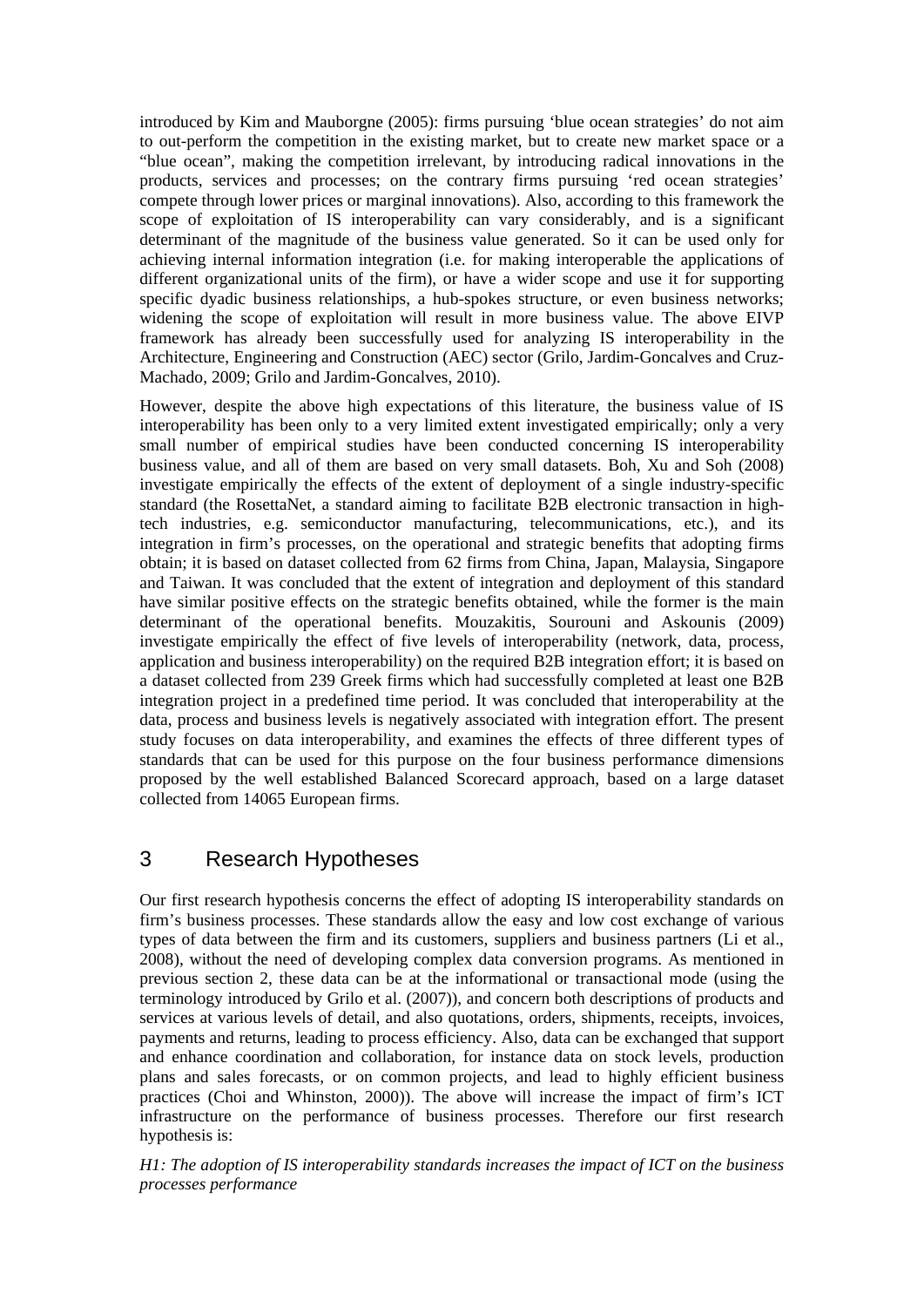The adoption of IS interoperability standards is also expected to increase the value offered by a firm to its customers. It allows the electronic execution of customers' transactions through the electronic exchange of quotations, orders, shipment notes, invoices and payment notes, which will reduce their transaction costs and at the same time will increase the speed of delivery to them of our products and services (Li et al., 2008). At the same time it reduces the cost of the personalization of products and services offered to customers according to their specialized needs and tastes, and the composition of complex products/services by bundling complementary products/services from many different suppliers (Choi and Whinston, 2000)). In general IS interoperability supports a more intensive interaction between a firm and its customers, so that collaborative 'value co-creation' (Vargo, Maglio and Archpru Akaka, 2008) can take place. Therefore our second research hypothesis is:

#### *H2: The adoption of IS interoperability standards increases the impact of ICT on the value offered to customers*

Furthermore, the establishment of IS interoperability with existing and potential customers, suppliers and business partners that these standards enable can be very useful for the design and implementation of innovations. Today the innovation process becomes increasingly 'open', involving to a significant extent firm's customers, suppliers and business partners (Chesbrough, 2003; Huizingh, 2011); among them should be exchanged initially ideas and then structured documents (e.g. with designs of new products). As mentioned in section 2, IS interoperability can drive the collaborative development of significant value innovation by 'value networks', and at the same time allow gaining access to small niche markets for selling to them wider ranges of products (Li et al., 2008). Inter-organizational and cross-sectoral networks, which facilitate the accelerated flows of information, resources and trust necessary to develop and diffuse innovation have become of critical importance in modern economy (Allee, 2002; Zeng, Xie and Tam, 2010); the above flows can be greatly supported by IS interoperability. Therefore our third research hypothesis is:

#### *H3: The adoption of IS interoperability standards increases the impact of ICT on firm's innovation activity*

Finally, as the adoption of IS interoperability standards is expected – as mentioned above - to increase the impact of firm's ICT infrastructure on the performance of business processes, the value offered to customers and the innovation activity, we expect that it will increase the impact of firm's ICT infrastructure on its financial performance. Therefore our fourth research hypothesis is:

*H4: The adoption of IS interoperability standards increases the impact of ICT on financial performance* 

### 4 Data and Method

For this empirical study we used a large dataset collected in the 'e-Business Survey 2006', which was conducted by the European e-Business Market W@tch ([www.ebusiness](http://www.ebusiness-watch.org/)[watch.org\)](http://www.ebusiness-watch.org/), an established observatory organization supported by the DG Enterprise and Industry of the European Commission. This survey aimed to assess the extent of adoption and use of various types of ICT infrastructures, applications and practices, the impacts of ICT use, and also innovation in the member states of European Union, acceding and candidate countries and also countries of the European Economic Area (EEA). It was based on computer-aided telephone interview (CATI) technologies, and included 14,065 telephone interviews with decision-makers of firms from 29 countries from the above areas. The target population of this survey included all firms of the above countries which are active in one of the following ten selected highly important economy sectors: Food and Beverages (S1), Footwear (S2), Pulp and Paper (S3), ICT Manufacturing (S4), Consumer Electronics (S5), Shipbuilding and Repair (S6), Construction (S7), Tourism (S8), Telecommunication Services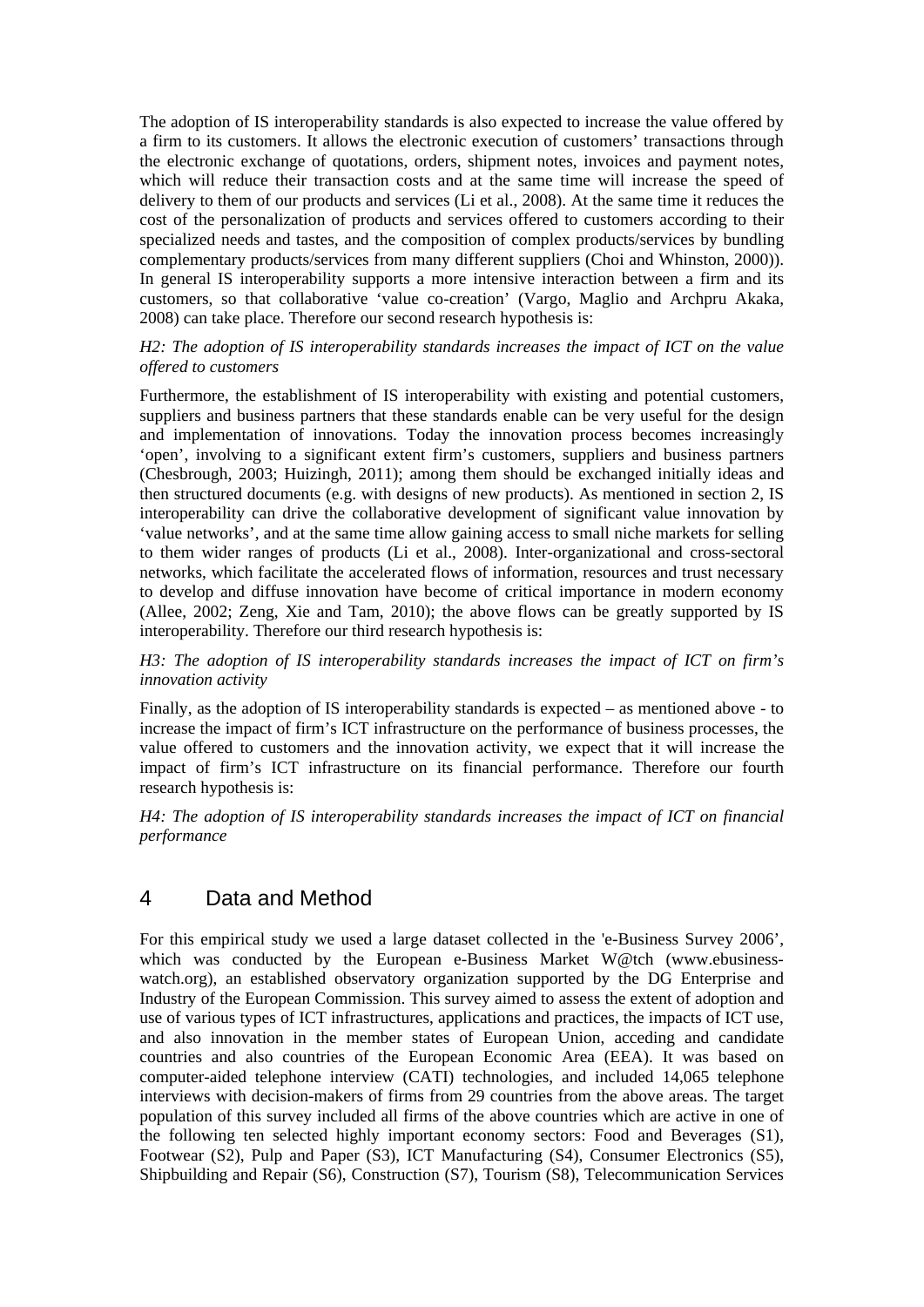(S9) and Hospital Activities (S10). A stratified sample by company size and sector was randomly selected from this population, including a 10% share of large firms (with 250+ employees), a 30% share of medium sized firms (with 50-249 employees), a 25% share of small firms (with 10-49 employees), while the remaining 35% were micro firms (with less than 10 employees). In the Appendix we can see the questions we used from the above questionnaire for this study.

In order to test the research hypotheses developed in section 3, for each of the four perspectives of business performance proposed by the Balanced Scorecard approach (financial, customers, internal business process, learning and innovation), using the above data we estimated one regression model with the specification shown below, having as dependent variable the impact of ICT on this perspective of business performance (ICT\_BP):

#### ICT\_BP = bo + b1\*XML + b2\*IND\_ST + b3\*PRO\_ST + b4\*INT\_IS + b5\*ESAL\_IS

and having as independent variables the adoption of the XML standard (XML), industryspecific standards (IND ST) and proprietary standards (PRO ST), and also the degree of development of firm's internal IS (that support its internal processes) (INT\_IS) and e-sales IS (ESAL\_IS). Positive and statistically significant coefficients b1, b2 and b3 will indicate that the adoption of XML, industry-specific standards and proprietary standards respectively increase the impact of ICT on business performance.

With regard to the dependent variables, the impact of ICT on financial business performance (ICT\_F INP) was measured through the average of two items (ICT\_FPIN1 and ICT\_FPIN2, see Appendix) assessing whether ICT had positive influence, no influence or negative influence on firm's revenue growth and productivity respectively. The impact of ICT on the value offered to the customers (ICT\_CUSV) was measured through the average of two items (ICT\_CUSV1 and ICT\_CUSV2, see Appendix) assessing whether ICT had positive influence, no influence or negative influence on the quality of firm's products and services, and on quality of customer service respectively. The impact of ICT on business processes performance (ICT\_BPRO) was measured through the average of two items (ICT\_BPRO1 and ICT BPRO2, see Appendix) assessing whether ICT had positive influence, no influence or negative influence on the efficiency of business processes and on internal work organization. Such items assessing the perceived influence of ICT on various aspects of business performance have been extensively used in previous empirical IS research (Martinez-Lorente, Sanchez-Rogriguez and Dewhurst 2004; Sanders, 2007; Kearns and Sabherwal, 2007). Finally the impact of ICT on firm's innovation activity (ICT\_INNO) was measured through the average of two items (ICT\_INNO1 and ICT\_INNO2, see Appendix) assessing whether the firm had introduced in the last 12 months any ICT-based product/service or process innovation. These items have also extensive previous literature support (Koellinger 2008; Soto-Acosta and Meroño-Cerdan, 2008).

Our main independent variables were three dichotomous items (XML, IND\_ST, PRO\_ST, see Appendix) assessing whether the firm uses the XML standard, industry-specific standards and proprietary standards respectively in order to exchange data with its customers and suppliers. These three items concern three different fundamental types of IS interoperability standards, which differ considerably in two important aspects: the level of detail and applicability. The first of these standards is the Extensible Markup Language (XML), which defines the syntax of the exchanged electronic documents, and constitutes a 'meta-language' for supporting such an exchange, but does not cover their semantics (Nurmilaakso, 2008; Lampathaki et al., 2009); so it is an IS interoperability standard characterized by low level of detail, which needs additional definitions at the semantic level in order to achieve a useful and effective data exchange. For this reason based on it have been developed several more detailed mainly industry-specific standards (e.g. RosettaNet for high-tech industries, CIDX for the chemical industry, MISMO for the mortgage industry), and also proprietary ones, which define the particular data elements of the exchanged electronic documents and their semantics (meanings) as well; many of them are based on XML adding to it semantic level definitions.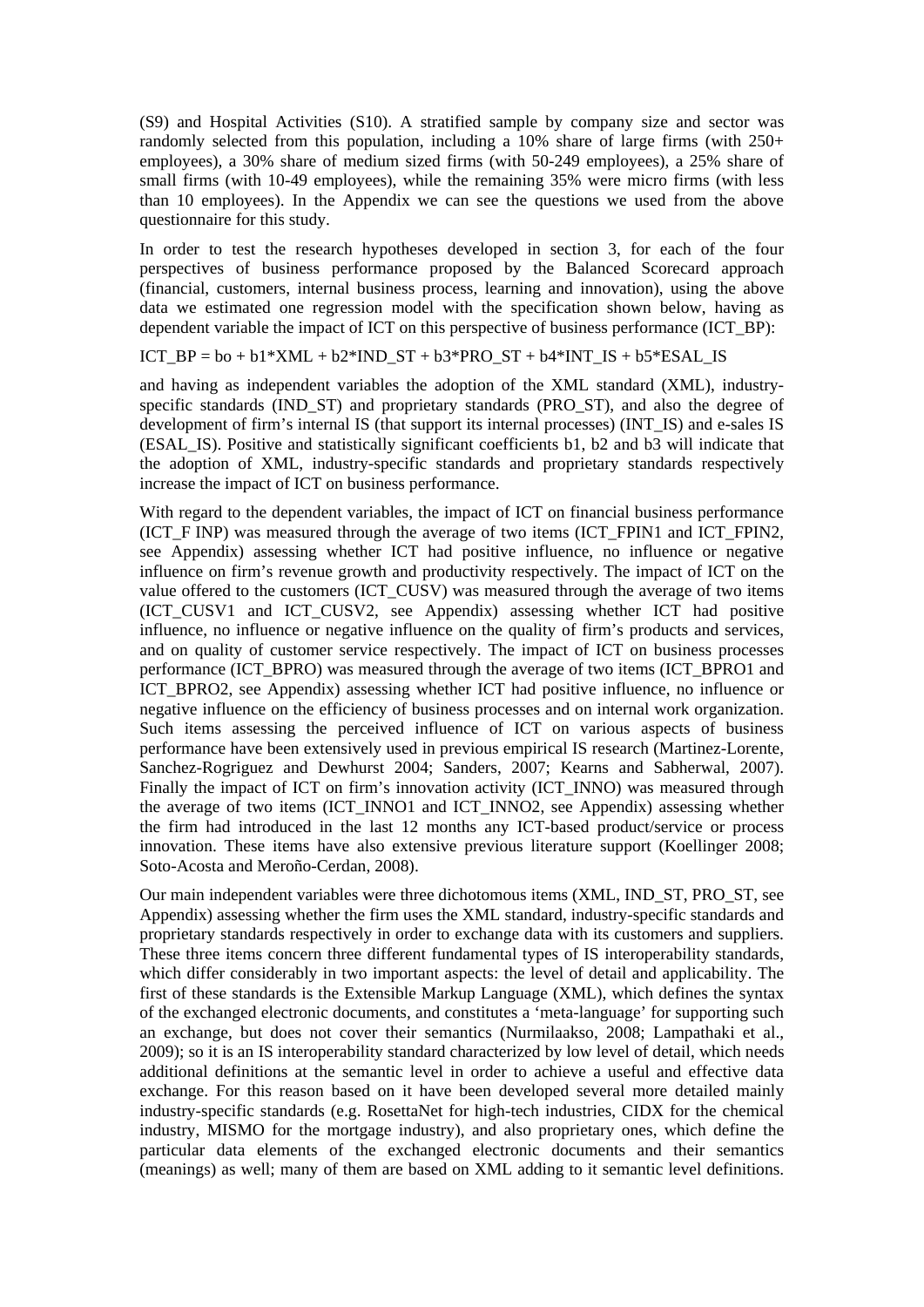The above three types of standards differ not only in the level of detail, but also in the level of applicability, i.e. in the extent of possible application for establishing IS interoperability with other firms. A proprietary standard can be used for establishing IS interoperability only with a small number of firms adopting it, so it is characterized by low applicability; on the contrary XML and industry-specific standards can be used for establishing IS interoperability with much bigger numbers of firms, so they applicability level is much higher.

Taking into account that the impact of ICT on business performance depends critically on the extent of using IS for supporting firm's internal processes and also its interaction with the external environment (i.e. lower extent of ICT use for these purposes results in lower impact on business performance), we have also included two additional independent variables corresponding to the two most widely used types of IS: the intra-organizational/internal and the e-sales ones. The first of them was the degree of development of firm's internal IS (INT\_IS), which was measured through six items (INT\_IS1 to INT\_IS6, see Appendix) assessing whether the firm has: a) a basic internal infrastructure: the Intranet, and also b) five important applications supporting fundamental internal functions: Enterprise Resource Planning (ERP) system, accounting software, software for tracking working hours or production time, capacity or inventories management software and software for sharing documents between colleagues or performing collaborative work in an online environment. Such items have been used extensively in previous empirical IS research for measuring internal IS use (Koellinger, 2008; Soto-Acosta and Meroño-Cerdan, 2008; Brews and Tucci, 2004). The second was the degree of development of e-sales IS (ESAL\_IS), which was measured through four items (ESAL\_IS1 to ESAL\_IS6, see Appendix) assessing whether the firm uses IS for the four main stages of the lifecycle of a sale: for publishing offers to customers, answering calls for proposals or tenders, receiving orders from customers and enabling customers to pay online. These items have also extensive previous literature support (Soto-Acosta and Meroño-Cerdan, 2008; Brews and Tucci, 2004; Hashim, Murphy and Law, 2007).

Finally, in order to control for other sector-specific factors affecting the impact of ICT on business performance, we also included for the abovementioned ten sectors covered by our survey nine sectoral dummies (while one sector was used as a reference group).

# 5 Results

In Table 1 we can see the results of the estimation of the above four regression models, having as dependent variables the impacts of ICT on the four business performance perspectives proposed by the Balanced Scorecard approach: financial performance (ICT\_FINP), value offered to customers (ICT\_CUSV), performance of business processes (ICT\_BPRO) and innovation (ICT\_INNO); for each model we can see the standardized coefficients of the independent variables, which allow a comparison of the effects of them on the dependent variable.

We remark that in all four models the standardized coefficients for all the three examined types of IS interoperability standards (variables XML, IND\_ST and PRO\_ST) are positive and statistically significant. At the same time in all models the standardized coefficients of the extent of using IS for supporting internal processes (variable INT\_IS) and for conducting sales electronically (variable ESAL\_IS) are positive and statistically significant as well. Therefore we can conclude that the adoption of XML, industry-specific standards or proprietary standards for establishing IS interoperability with cooperating firms (e.g. customers, suppliers, business partners) all increase the positive impact of ICT on the financial performance of the firm, the value offered to the customers, the performance of its business processes and the innovation activity of the firm. So all four research hypotheses H1 to H4 are supported for all the three examined types of IS interoperability standards. These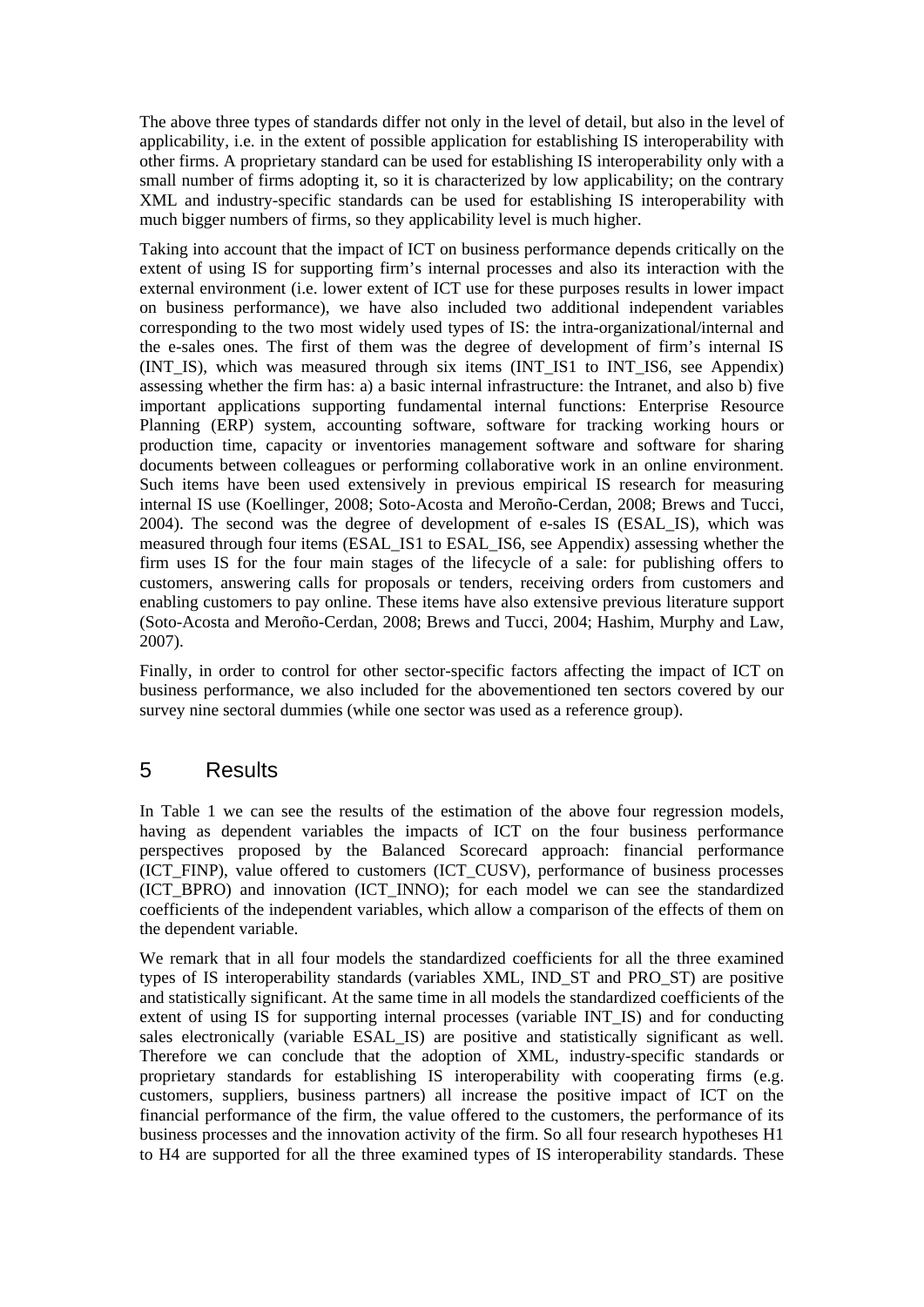|                                                                                                                                                                    | ICT_FINP     | ICT_CUSV     | ICT_BPRO    | ICT_INNO     |
|--------------------------------------------------------------------------------------------------------------------------------------------------------------------|--------------|--------------|-------------|--------------|
| XML                                                                                                                                                                | $0.044$ ***  | $0.030$ ***  | $0.038***$  | $0.103$ ***  |
| IND_ST                                                                                                                                                             | $0.165***$   | $0.158$ ***  | $0.156***$  | $0.119$ ***  |
| PRO_ST                                                                                                                                                             | $0.037$ ***  | $0.035$ ***  | $0.039***$  | $0.043$ ***  |
| <b>INT_IS</b>                                                                                                                                                      | $0.145***$   | $0.142$ ***  | $0.219***$  | $0.173$ ***  |
| ESAL_IS                                                                                                                                                            | $0.122$ ***  | $0.124$ ***  | $0.074***$  | $0.176$ ***  |
| $DUM_1$                                                                                                                                                            | $-0.118$ *** | $-0.062$ *** | $-0.063***$ | $-0.036$ *** |
| $DUM_2$                                                                                                                                                            | $-0.098$ *** | $-0.052$ *** | $-0.076***$ | $-0.032$ *** |
| $DUM_3$                                                                                                                                                            | $-0.080$ *** | $-0.043$ *** | $-0.026***$ | $-0.029$ *** |
| $DUM_4$                                                                                                                                                            | $-0.031$ *** | $-0.016*$    | $-0.011$    | $0.020**$    |
| $DUM_5$                                                                                                                                                            | 0.006        | $0.016 *$    | $-0.009$    | $0.029***$   |
| DUM_6                                                                                                                                                              | $-0.029$ *** | $-0.018**$   | 0.003       | $-0.030$ *** |
| $DUM_7$                                                                                                                                                            | $-0.074$ *** | $-0.071***$  | $-0.014$    | $-0.068$ *** |
| $DUM_9$                                                                                                                                                            | 0.037        | $0.041***$   | $0.017*$    | $0.117$ ***  |
| $DUM_10$                                                                                                                                                           | $-0.069$ *** | $-0.024***$  | $-0.015*$   | $0.023$ ***  |
| * denotes statistical significance at the 10% level; ** denotes statistical significance at the 5% level;<br>*** denotes statistical significance at the 1% level. |              |              |             |              |

results provide a strong empirical evidence of the multi-dimensional business value generated by IS interoperability, based on a large dataset.

*Table 1. Estimated regression models of the contributions of ICT to financial performance, customers' value, business processes performance and innovation.* 

It is also interesting to compare between the effects of these three IS interoperability standards using the corresponding standardized coefficients of the above regression models. We remark that these effects differ significantly. In particular, we can see that the adoption of industry-specific standards leads to the highest increase of the impact of ICT on all the examined dimensions of business performance: the corresponding standardized coefficients in the four models (0.165, 0.158, 0.156 and 0.119) are much higher than the ones for XML (0.044, 0.030, 0.038, 0.103 respectively) and proprietary standards (0.037, 0.035, 0.039, 0.043 respectively). This is because industry specific standards are characterized by:

i) High level of detail, as they define the particular data elements of many electronic documents exchanged between a firm and its suppliers, customers, sales channels, business partners, etc. (such as orders, invoices, payments, returns, product designs, production plans, demands, etc.) and their semantics (meanings) (Nurmilaakso 2008; 2008; Lampathaki et al., 2009), so they enable a fully automated exchange of numerous such electronic documents; this significantly reduces costs, improves efficiency and fosters and drives innovation.

ii) High level of applicability, as they are usually adopted by most of the firms belonging to the particular industry (e.g. suppliers, competitors, customers, sales channels, etc.), so they can be used for establishing IS interoperability with most of the firms we have transactions and cooperation with.

On the contrary XML is characterized by high level of applicability (as many firms and software products increasingly adopt XML), but lower level of detail (as it is a 'metalanguage' that defines only the syntax of exchanged electronic documents, but not the data elements of them and their semantics), so it needs to be complemented with more structural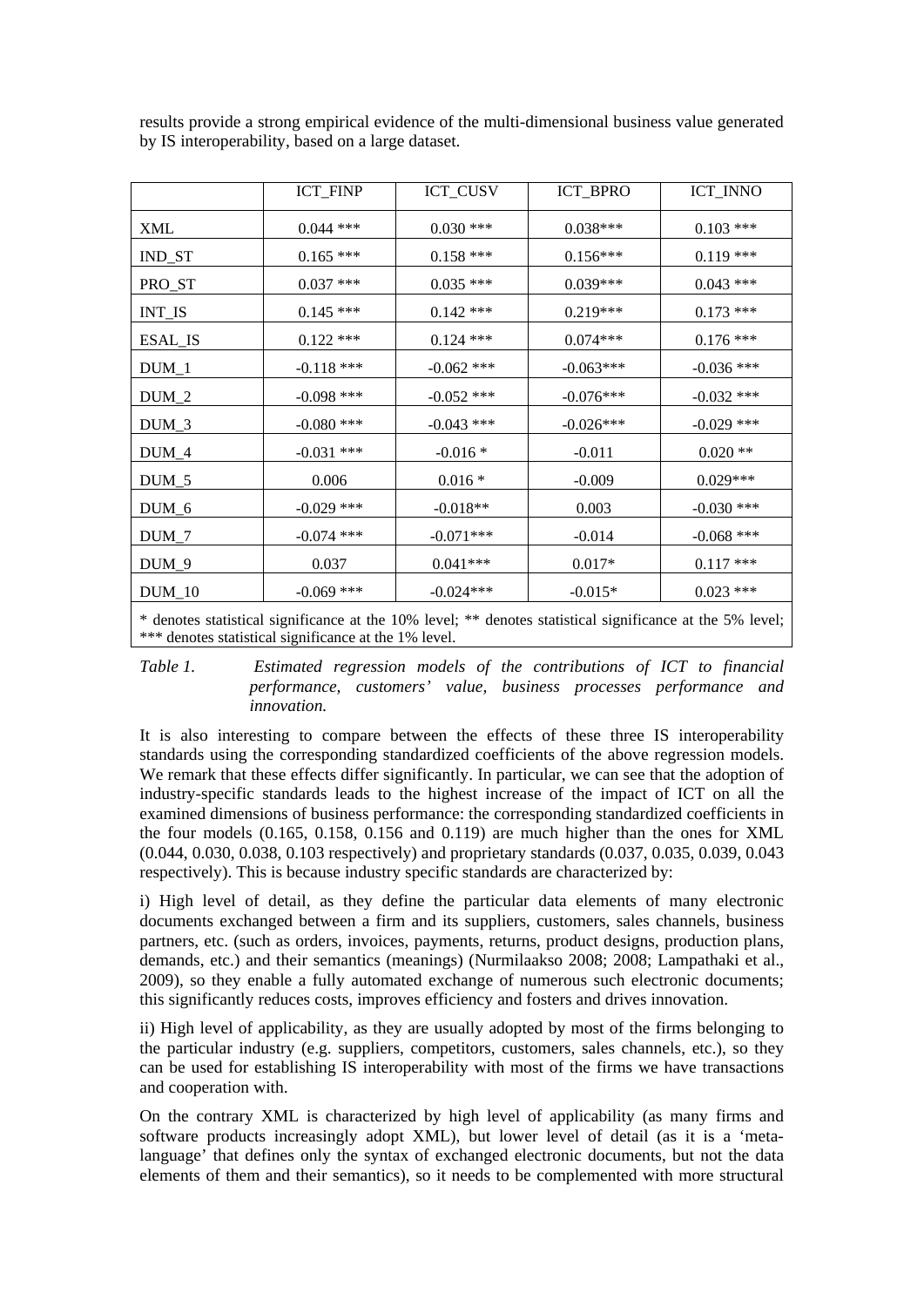and semantic definitions to be agreed between the trading partners; for these reasons it generates a lower increase of the impact of ICT on business performance. The opposite holds for the proprietary standards, which are characterized by high level of detail (as they usually define the data elements of the exchanged electronic documents and their semantics), but lower level of applicability (as such a standard can be used for establishing IS interoperability only with a small number of firms adopting it).

Furthermore, it is interesting to compare the magnitudes of the effects of the above three IS interoperability standards on business performance with the corresponding effects of the degree of development of internal and e-sales IS. We remark that the effect of industryspecific standards in the financial performance model it is  $114\%$  (=0.165/0.145) of the effect of the degree of development of the internal IS, which is regarded as the fundamental determinant of the impact of ICT on business performance; the corresponding percentages in the other three models are 111% in the customers' value model, 71% in the business processes performance model and 69% in the innovation model. This indicates that the adoption of industry-specific standards for establishing IS interoperability with cooperating firms has in general similar levels of effects on business performance with the degree of development of internal IS. Therefore the business value of firm's internal ICT infrastructure can be roughly doubled if we adopt industry-specific standards for establishing its interoperability with the ones of other cooperating firms.

We can make a similar comparison with the effects of e-sales IS. We remark that the effect of industry-specific standards in the financial performance model is 135% (=0.165/0.122) of the effect of the degree of development of the e-sales IS, which is regarded as another highly important and value generating type of IS increasingly used by firms; the corresponding percentages in the other three models are 127% in the customers' value model, 211% in the business processes performance model and 68% in the innovation model. This indicates that the adoption of industry-specific standards for establishing IS interoperability with cooperating firms has stronger effects on business performance (with the only exception of innovation performance) than the degree of development of e-sales IS.

Finally, we remark that most of the coefficients of the sectoral dummies are statistically significant, which indicates that there are sector-specific factors that affect the impact of ICT on the examined dimensions business performance, and this necessitates the inclusion of sectoral dummies in such regressions.

### 6 Conclusions

Previous research has identified and discussed various dimensions of business value generated by IS interoperability, however empirical investigation of them has been quite limited. In the previous sections has been presented an empirical investigation of the business value generated by the adoption of IS interoperability standards along the four business performance dimensions proposed by the well established Balanced Scorecard approach (financial, internal business processes, customers, learning and innovation). It has been based on a large dataset collected from 14065 European firms (from 25 countries and 10 sectors) through the e-Business Watch Survey of the European Commission. The results provide empirical evidence of the multidimensional business value generated by IS interoperability, its big magnitude and its strong dependence on the type (level of detail and applicability) of IS interoperability standards adopted.

In particular, it has been concluded that the adoption of XML, industry-specific standards or proprietary standards for establishing IS interoperability with cooperating firms (e.g. customers, suppliers, business partners) all increase the positive impact of ICT on the financial performance of the firm, the value offered to the customers, the performance of its business processes and the innovation activity of the firm. Furthermore, it has been found that the effects of the above three types of standards differ significantly: the adoption of industry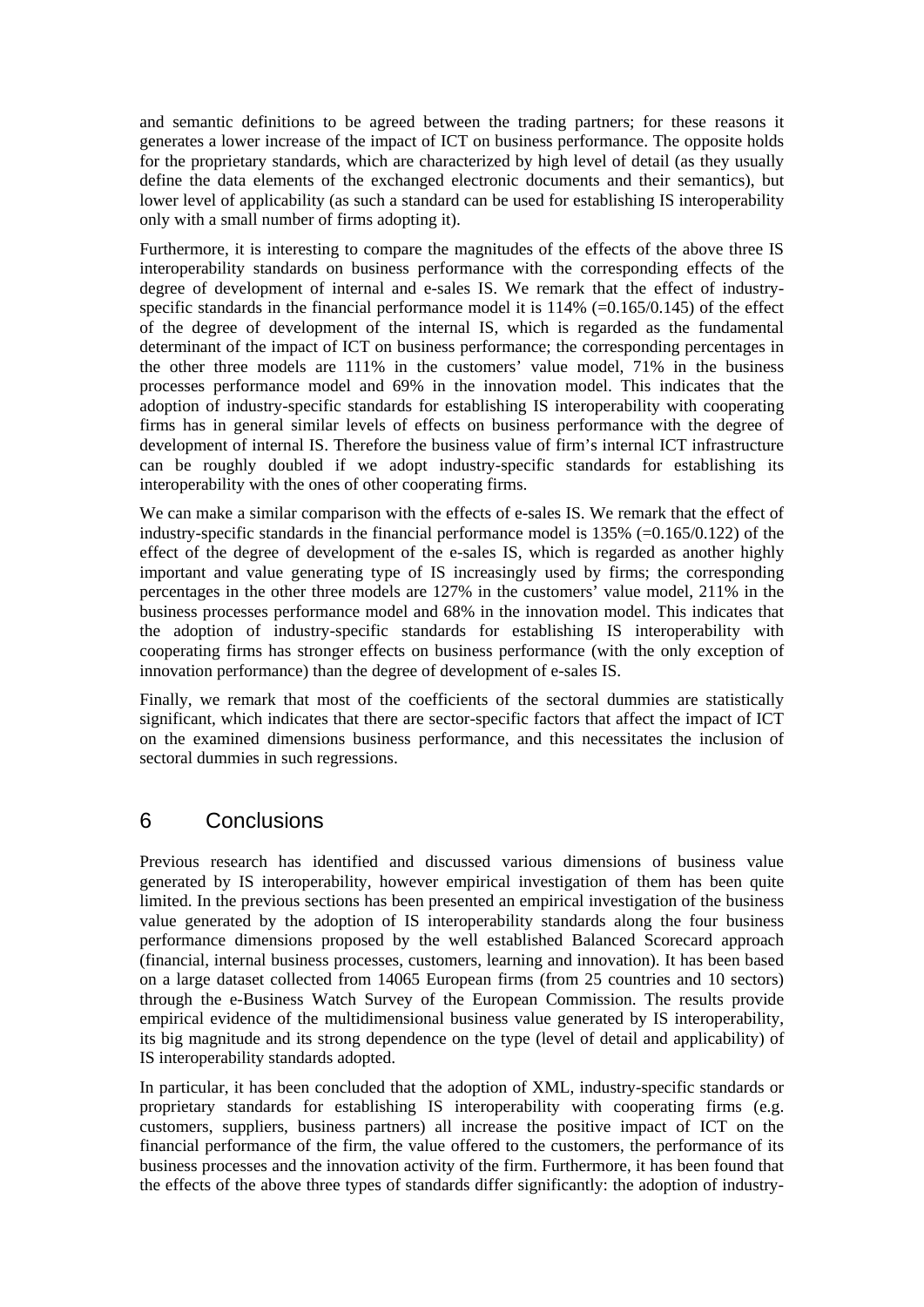specific IS interoperability standards has the highest impact on business performance, while XML and proprietary standards have similar lower impacts; this is because industry-specific standards are characterized by high levels of detail and applicability. Another interesting finding is that these effects of the industry-specific IS interoperability standards are quite strong, being of similar magnitude with the corresponding effects the degree of development of internal IS, and of higher magnitude than the corresponding effects of the degree of development of e-sales IS.

The findings of our study have interesting implications for IS research and management. It provides a framework for future empirical research on the business value of various standards, forms and levels of IS interoperability based on the well established Balanced Scorecard approach. Also, the strength of the effects of adopting such standards indicates that future research on IS business value should take into account not only the degree of development of various types of IS, but also the level of interoperability as well of firm's ICT infrastructures with the ones of other firms. With respect to IS management practice, our conclusions indicate that it is necessary to place strong emphasis on establishing interoperability of firm's IS with the ones of other cooperating firms, due to the high business value that interoperability generates; this emphasis should be similar to the one placed on the development of internal IS functionality. In order to maximize this business value IS managers should adopt standards characterized by high level of detail (so they can enable a fully automated exchange of numerous such electronic documents) and wide applicability (so they can be used for establishing IS interoperability with a large number of firms they have transactions and cooperation with).

Further empirical research is required on the business value that IS interoperability generates, examining various standards, forms and levels of IS interoperability. It is important to investigate empirically the business value not only of the 'technical' interoperability, but also on the 'organizational' interoperability as well, and their complementarities. Also, it is necessary to understand the mediators of the relation between the adoption of IS interoperability standards and various dimensions of business performance.

#### References

- Allee V. (2002), "A value network approach for modelling and measuring intangibles", Proceedings of Transparent Enterprise Conference, Madrid, November 2002.
- Anderson C. (2006), "The Long Tail: why the future of business is selling less of more". Hyperion, USA.
- Boh W. F., Xu Y., Soh C. (2008), 'VIS Standards Deployment and Integration: A study of Antecedents and Benefits', Proceedings of the International Conference on Information Systems (ICIS) 2008.
- Brews P., Tucci, C. (2004), 'Exploring the structural effects of internetworking', Strategic Management Journal, 25, pp. 429-451.
- Chand D., Hachey G., Hunton J., Owhoso W., Vasudevan S. (2005), 'A balanced scorecard based framework for assessing the strategic impacts of ERP systems', Computers in Industry, 56, pp. 558–572.
- Chesbrough H. (2003), 'Open Innovation: The New Imperative for Creating and Profiting from Technology', Harvard Business School Press, Boston, Massachusetts.
- Choi S., Whinston A. (2000), 'Benefits and requirements for interoperability in the electronic marketplace', Technology in Society, 22, pp. 33-44.
- Creamer G., Freund Y. (2010a), 'Learning a board Balanced Scorecard to improve corporate performance', Decision Support Systems, 49, 365–385.
- European Commission (2010b), 'Communication from the Commission EUROPE 2020 A strategy for smart, sustainable and inclusive growth', COM (2010) 2020.
- European Commission (2010), 'Communication from the Commission to the European Parliament, the Council, the European Economic and Social Committee and the Committee of the Regions - A Digital Agenda for Europe', COM (2010) 245.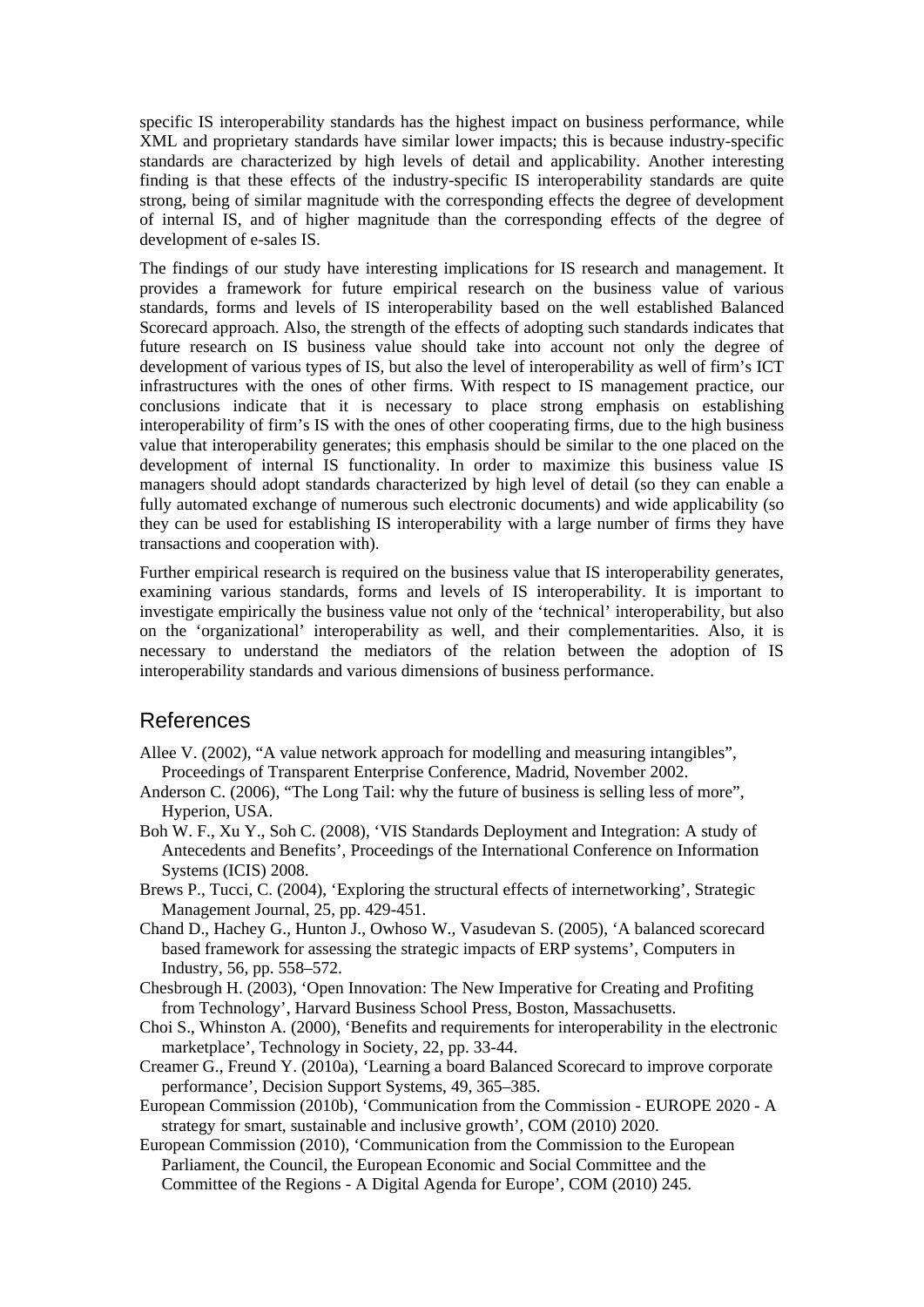- Grilo A., Jardim-Goncalves R. (2010), 'Value proposition on interoperability of BIM and collaborative working environments', Automation in Construction, 19, pp. 522–530.
- Grilo A., Jardim-Goncalves R., Cruz-Machado V. (2007), 'A Framework for Measuring Value in Business Interoperability', Proceedings of the IEEE International Conference on Industrial Engineering and Engineering Management 2007, pp. 520-524.
- Grilo A., Jardim-Goncalves R., Cruz-Machado V. (2009), 'Analysis of Interoperability Value Proposition in the Architectural, Engineering and Construction Sector', Proceedings of the IEEE International Conference on Industrial Engineering and Engineering Management 2009, pp. 2217 - 2221.
- Hashim N., Murphy J., Law R. (2007), 'A review of hospitality website design frameworks. In M. Sigala, L. Mich, & J. Murphy (Eds.), Information and communication technologies in tourism 2007 (pp. 219–230). New York: Springer Wien.
- Huizingh E. (2011), 'Open innovation: State of the art and future perspectives', Technovation, 31, pp. 2–9.
- Institute of Electrical and Electronics Engineers (IEEE) (1990), 'IEEE Standard Computer Dictionary: A Compilation of IEEE Standard Computer Glossaries'.
- Kaplan R., Norton D. (1992), 'The balanced scorecard: measures that drive performance, Harvard Business Review, 70, pp. 71–79.
- Kaplan R., Norton D. (1996a), 'Using the balanced scorecard as a strategic management system, Harvard Business Review, 74, pp. 75 -85.
- Kaplan R., Norton D. (1996b), 'The balanced scorecard', Boston, MA: Harvard Business School Press.
- Kearns G. S., Sabherwal R. (2007), 'Strategic Alignment Between Business and Information Technology: A Knowledge-Based View of Behaviors, Outcome and Consequences', Journal of Management Information Systems, 23(3), pp. 129-162.
- Kim W., Mauborgne R. (2005), "Blue Ocean Strategy How to create uncontested market space and make competition irrelevant", Harvard Business School Press, USA.
- Koellinger, P. (2008), 'The relationship between technology, innovation, and firm performance: Empirical evidence from e-business in Europe, Research Policy, 37, pp. 1317–1328.
- Lampathaki F., Mouzakitis S., Gionis G., Charalabidis Y., Askounis D. (2009), 'Business to business interoperability: A current review of XML data integration standards', Computer Standards & Interfaces, 31, pp. 1045–1055.
- Li M. S., Crave S., Grilo A. and Van den Berg R. (Eds.) (2008), 'Unleashing the Potential of the European Knowledge Economy – Value Proposition for Enterprise Interoperability', European Commission, Information Society and Media.
- Martinez-Lorente A. R., Sanchez-Rogriguez C., Dewhurst, F. W. (2004), 'The effect of information technologies on TQM: An initial analysis', International Journal of Production Economics, 89, pp. 77-93.
- Martinsons M., Davison R., Tse D. (1999),'The balanced scorecard: a foundation for the strategic management of information systems', 25, pp. 71-88.
- Milis K., Mercken R. (2004), 'The use of the balanced scorecard for the evaluation of Information and Communication Technology projects', International Journal of Project Management, 22, pp. 87–97.
- Mouzakitis S., Sourouni A. M., Askounis D. (2009), 'Effects of Enterprise Interoperability on Integration Efforts in Supply Chains', International Journal of Electronic Commerce, 14(2), pp. 127-155.
- Nurmilaakso J. M. (2008), 'Adoption of e-business functions and migration from EDI-based to XML-based e-business frameworks in supply chain integration', International Journal of Production Economics, 113, pp. 721–733
- Nurmilaakso J. M. (2008), 'EDI, XML and e-business frameworks: A survey', Computers in Industry, 59, pp. 370-379.
- Sanders N. R. (2007), 'An empirical study of the impact of e-business technologies on organizational collaboration and performance', Journal of Operations Management, 25(6), pp. 1332-1347.